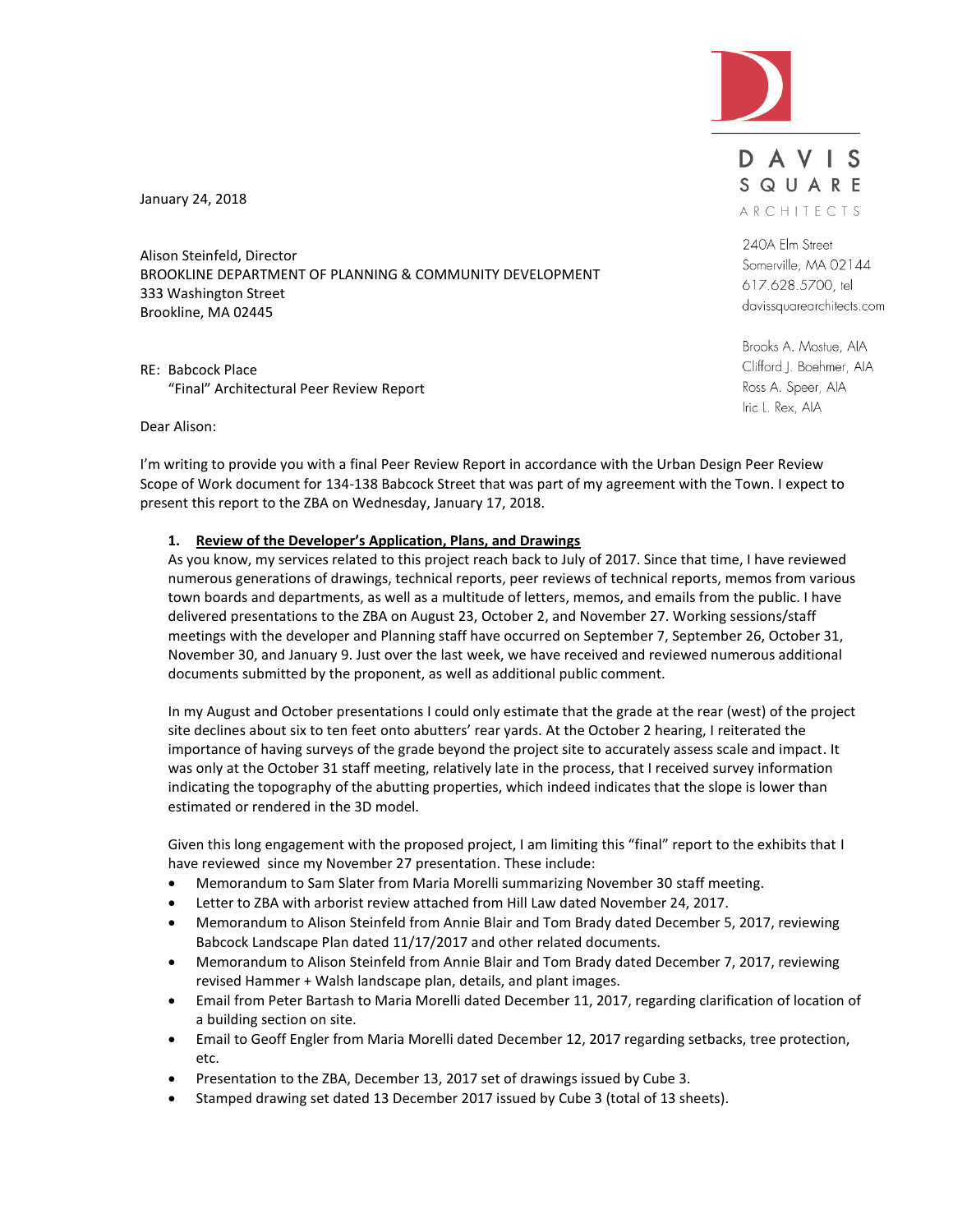- Memorandum to James Fitzgerald from Arthur Stadig (Walker Consultants) dated December 14, 2017 regarding Peer Review of Parking, 12-13 Concept Design.
- Landscape Plan L101 (undated) produced by Hammer + Walsh.
- Landscape Details L201 (undated) produced by Hammer + Walsh.
- Plant Images L202 (undated) produced by Hammer + Walsh.
- Missouri Botanical Garden descriptions of proposed landscape materials indicated on Landscape Plan.
- Memorandum to Alison Steinfeld and Maria Morelli from Environmental Partners dated January 5, 2018 regarding Response to Peer Review Comments.
- Excavation support and open cut diagrams dated 1.09.18 prepared by McPhail Associates.
- Babcock Place Trash Narrative/Recycling Program, Trash Room Plan dated 1/12/18, trash compactor and bin catalog cuts.
- Babcock Place Massing Review & Floor Plans 1/16/18 prepared by Cube 3.
- Babcock Place Tree Protection Plan, Landscape Plan Assessment dated January 16, 2018 prepared by Howard Gaffin.
- Babcock Place C-100, C-200, and C-300 dated 17 January 17 2018 prepared by J.F. Hennessy Co.
- Babcock Place Landscape Plans L 101, L 201, L 202 dated 17 January 2018 prepared by Hammer + Walsh.
- Letter To Whom It May Concern from Town of Brookline Fire Department dated January 17, 2018.
- Memo to Alison Steinfeld from Tom Brady dated January 17, 2018.
- Letter to Chairperson Geller and ZBA from Michael Yanovitch dated January 17, 2018.
- Garage, driveway, and Babcock Street turning radii diagrams prepared by VAI, undated.

Communications from citizenry:

- Letter to ZBA dated November 27, 2018 (sic) from Susan Roberts regarding project impact.
- Email to Maria Morelli from Kevin Taback dated November 27, 2017 regarding project impact.
- Email to Maria Morelli from Natalie Heinrich dated November 27, 2017 regarding project impact.
- Email to Maria Morelli from Steven Paul dated November 27, 2017 regarding project impact.
- Email to Maria Morelli from Hailong Chang dated November 27, 2017 regarding project impact.
- Email to Maria Morelli from Rhoda Goodwin dated November 27, 2017 regarding project impact.
- Email to Maria Morelli from Alicia Daloia dated November 27, 2017 regarding project impact.
- Email to Maria Morelli from Carol Kort dated November 27, 2017 regarding project impact.
- Email to Maria Morelli from Cathy Kaplan dated November 27, 2017 regarding project impact.
- Email to Maria Morelli from Cynthia Baron dated November 27, 2017 regarding project impact.
- Email to Maria Morelli from David Lourie dated November 27, 2017 regarding project impact.
- Email to Maria Morelli from Judith Vanderkay dated November 27, 2017 regarding project impact.
- Email to Maria Morelli from Leo Mannion dated November 27, 2017 regarding project impact.
- Email to Alison Steinfeld from Mark Rosen dated November 27, 2017 regarding project impact.
- Email to Maria Morelli from Ron Vin dated November 27, 2017 regarding project impact.
- Email to Maria Morelli from Alisha Nanda dated November 27, 2017 regarding project impact.
- Email to Maria Morelli from Diana Spiegel dated November 27, 2017 regarding project impact.
- Email to Maria Morelli from Kalman Zabarsky dated November 27, 2017 regarding project impact.
- Email to Maria Morelli from Marc Foster dated November 27, 2017 regarding project impact.
- Email to Maria Morelli from Trudy Golden dated November 27, 2017 regarding project impact.
- Email to Maria Morelli from Sue Tamber Hausman dated November 27, 2017 regarding project impact.
- Letter to Brookline ZBA from Ainat and Larry Rogel dated November 27, 2017 regarding project impact.
- Email to Maria Morelli from Ellen Perrin dated November 30, 2017 regarding project impact.
- Letter to Maria Morelli from Gina Crandell dated December 1, 2017 regarding project planting plan.
- Letter to Maria Morelli and ZBA members dated December 1, 2017 from Gina Crandell regarding proposed landscaping at 134-138 Babcock.
- Email to Maria Morelli from J.R. Anderson dated December 10, 2017 regarding project impact.
- Email to Maria Morelli from James Perrin dated December 10, 2017 regarding project impact.
- Letter to Maria Morelli from Gina Crandell dated December 12, 2017 regarding project impact.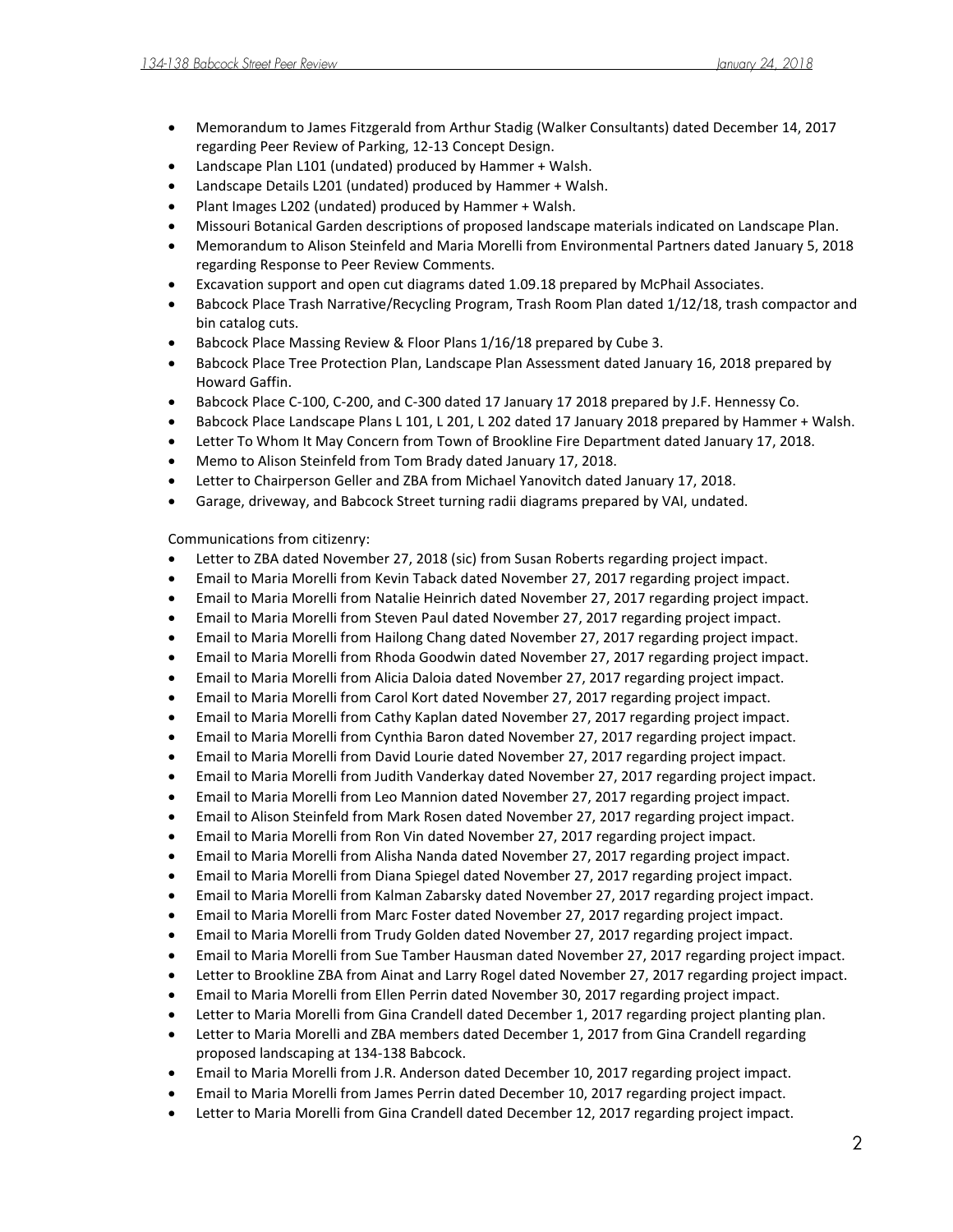- Email to Maria Morelli from Jane Gilman dated December 12, 2017 regarding project impact.
- Email to Maria Morelli from Marilyn Daniels dated December 12, 2017 regarding project impact.
- Email to Maria Morelli from Sue Tamber Hausman dated December 14, 2017 regarding project impact.
- Letter to Maria Morelli from Linda Olson Pehlke (undated) regarding project impact.
- Email to Maria Morelli from Maria Zucker dated January 15, 2018 regarding project impact.
- Email to Maria Morelli from Debbie and Paul Parker-Johnson dated January 16, 2018 regarding project impact.
- Email to Maria Morelli from Ruth Lim dated January 16, 2017 regarding project impact.
- Letter to Maria Morelli and ZBA from Gina Crandell dated January 16, 2018 regarding project impact.
- Email to Maria Morelli from Susan Roberts dated January 17, 2018 regarding project impact.
- Letter to Maria Morelli and ZBA from Gina Crandell dated January 19, 2018 regarding project impact.

#### (REFERENCE MATERIALS)

- Local 40B Review and Decision Guidelines published by MHP and Edith Netter, November 2005
- **Handbook: Approach to Chapter 40B Design Reviews, prepared by The Cecil Group, Inc. for DHCD,** MassDevelopment, MassHousing, and MHP, January, 2011

# **2. Initial Meeting at the site with the Developer's Design team and Representative of the Town**

As noted above, numerous meetings have occurred with Developer's Design team and Town Representatives.

# **3. Conduct site visit and reconnaissance assessment of surrounding residential and nonresidential areas within one mile of the project site.**

Immediate neighborhood context has been discussed in detail at ZBA presentations (however, not out as far as one mile of the project site). Generally speaking, the proposed development would represent an extension of a zone of larger scale multi-family buildings into a two-family district that proceeds sporadically from Harvard Street along Babcock Street from the south. Continuing north on Babcock Street towards Commonwealth Avenue, a larger proportion of the structures are wood-frame, smaller scale homes on individual lots. As one approaches Commonwealth, larger scale masonry structures prevail. To the west and northeast, generally all homes are wood-frame homes on their own lots. Towards the southeast, past Stetson Street, building density increases, with many areas of continuous street wall residential development.

The nearby context that is the best fit "scale-wise" for the proposed development is immediately across the street, where the new structure would provide an end wall to the small triangular park that is partially framed by the 3.5 story pair of buildings on Freeman Street. And of course, the immediate neighbor to the south is of a similar scale and relationship to Babcock Street.

Most negative impact would be experienced by the neighbor immediately to the north on Babcock, followed by the Stedman Street homes to the west, and then the Manchester neighbors to the north. Accordingly, most of this peer reviewer's analysis of "architectural impact" of the proposed project has been focused on mitigation of impact to the north and west. The large structure to the south (120 Babcock) is under the same ownership as the proposed project, and most discussion related to that building has been related to finding ways to "pair it" with the new structure in order to create a more coherent streetscape.

# **4. Consult with the Applicant's design team, as appropriate.**

See above comments regarding multiple meetings with the design team.

**5. Provide an oral presentation to the ZBA within approximately one month of the notice to proceed. Said presentation shall include comments and preliminary recommendations on the following:**

See above comments regarding previous presentations to ZBA.

*a. Orientation of buildings in relation to each other, and to streets, parking areas, open space, and on-site amenities, and to solar access.*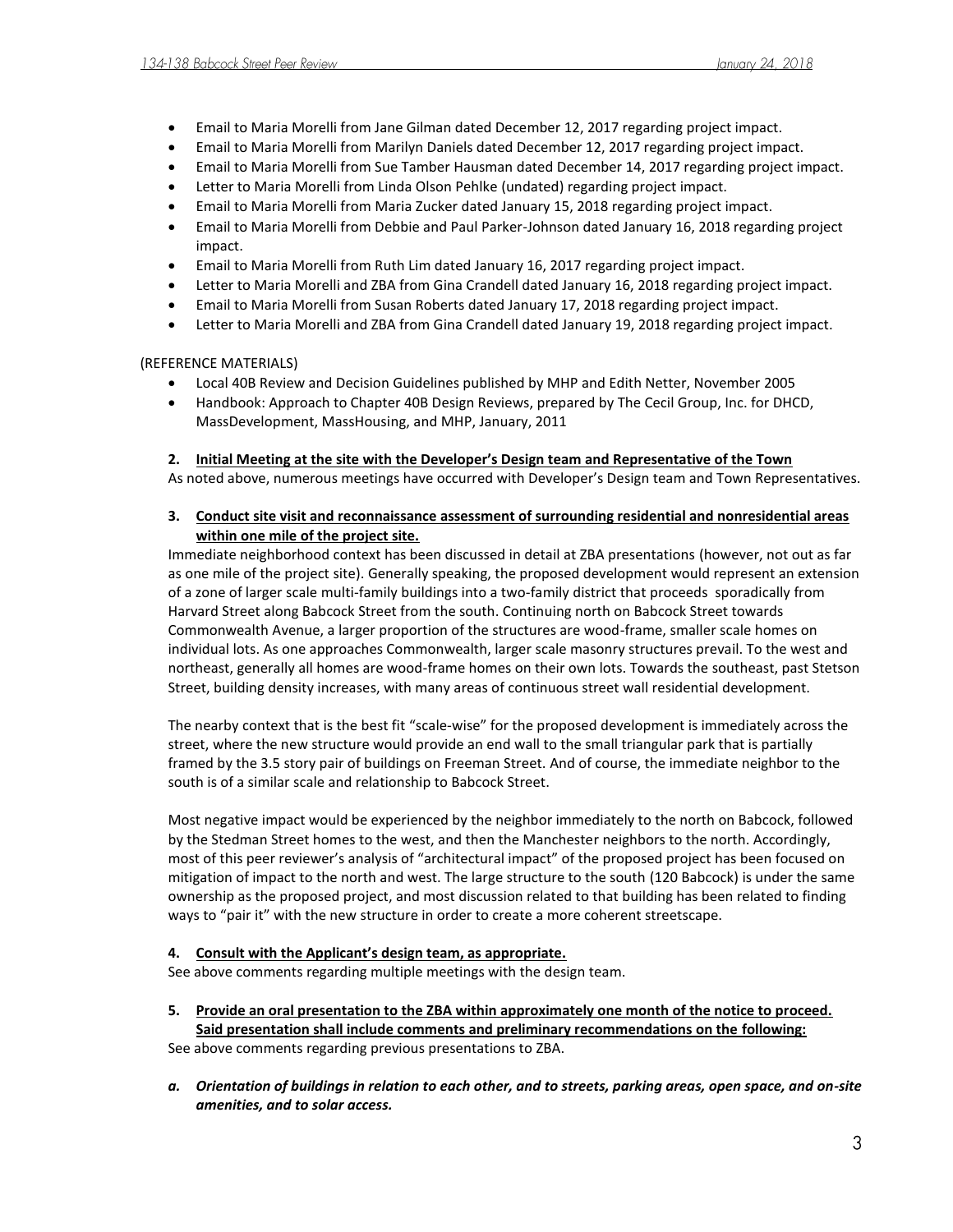The current proposal is to build a single building that varies in apparent height from 5 stories on the Babcock Street elevation, to 3 stories-plus-partially-exposed-basement on the elevation facing Stedman Street. Because of the situation and form of the structure, the "rear" elevation (in the sense that it is the least visible) is arguably the south elevation that faces the structure at 120 Babcock under the same ownership.

**Babcock Public Realm:** There is only one true street elevation, which is broken into two planes to accommodate a side entry on the south side of the structure. In the current drawings dated 1/16/18, the garage door has been angled back into the garage space to improve the ability for vehicles to enter and leave simultaneously without interfering with each other. As recommended, the current version of the site plan has aligned the Babcock Street setback of the primary body of the structure with 120 Babcock. A bay window that extends across the second, third, and fourth floor extends past the common setback, as does a small entry roof above the main lobby entry. It is this reviewer's belief that the current design (including overall façade height and articulation, materials, fenestration, setback, etc.) effectively ties this building into the Babcock streetscape.

#### **Stedman Public Realm:**

Recommendations 12/13/2017 plans: My initial conclusion after reviewing the December 13, 2017 drawings was that increasing setbacks of floors 2, 3, and 4 about 5 feet along the western elevation and the northern most end of the "ell" would make an improvement to the sense of the scale of the new structure and to the view of the open sky for the Stedman neighbors. There would also be a resultant diminution of shadow impact. In addition, more space would be provided for crown growth on new and existing trees. The same improvements would hold for the more distant neighbors to the north, but to a lesser degree given that they are further away from the new building and there is less grade change towards the north (see diagrams attached to this letter).

Having said that, the parking level plan is relatively immutable at this point given parking space and aisle dimensional requirements combined with maintaining a reasonable parking ratio. Moving the upper levels independently from the parking level could potentially create more construction expense, as a line of columns must be introduced to support the upper levels, where previously that load was carried by the foundation wall (some form of which still would need to be built as a retaining wall that defines the parking level). There is some expense associated with the requirement to roof over the extension of the parking level beyond the unit exterior walls above.

Assessment of 1/16/2018 plans: In response to this reviewer's recommendation above, the applicant eliminated the bump out at the rear façade of the fourth floor. Although this is not the reduction this reviewer asked for, the results do effectively mitigate impacts, and are satisfactory. Overall, efforts have been made on the other visible facades to break down the scale of the building through diminution of height, step backs, bay windows, top floor "roofscape", strong horizontal trim lines, change of materials and colors, landscape buffers, etc. (all of which have been discussed at multiple ZBA hearings). This iteration of the building has significantly increased the top floor setback, as well as increasing the Stedman side setback from the property line to facilitate more effective buffering options (including perhaps most importantly, better ensuring preservation of existing trees on neighboring sites).

In the 1/16/18 drawings, the fourth floor roof edge has been pulled back in the area of the "bump out" so that the entire west façade of the fourth floor is set back about 20 feet. About 60% of the west façade of the second and third floors are also set back 20 to 21 feet. This modification at the fourth floor decreases the shadow impact on the Stedman neighbors and increases view of the sky to the east. The fifth floor is set back about 56-59 feet, which keeps it outside of the sight line of abutters at 117-119 Stedman, as shown on the site section study. In the December 13 plans the fifth floor set back was about 65 feet. To regain some of the eliminated square footage from the fourth floor in this new iteration, the fifth floor has expanded to the west about eight feet; however, this shift will not increase shadow or intrude on the abutters' view of sky.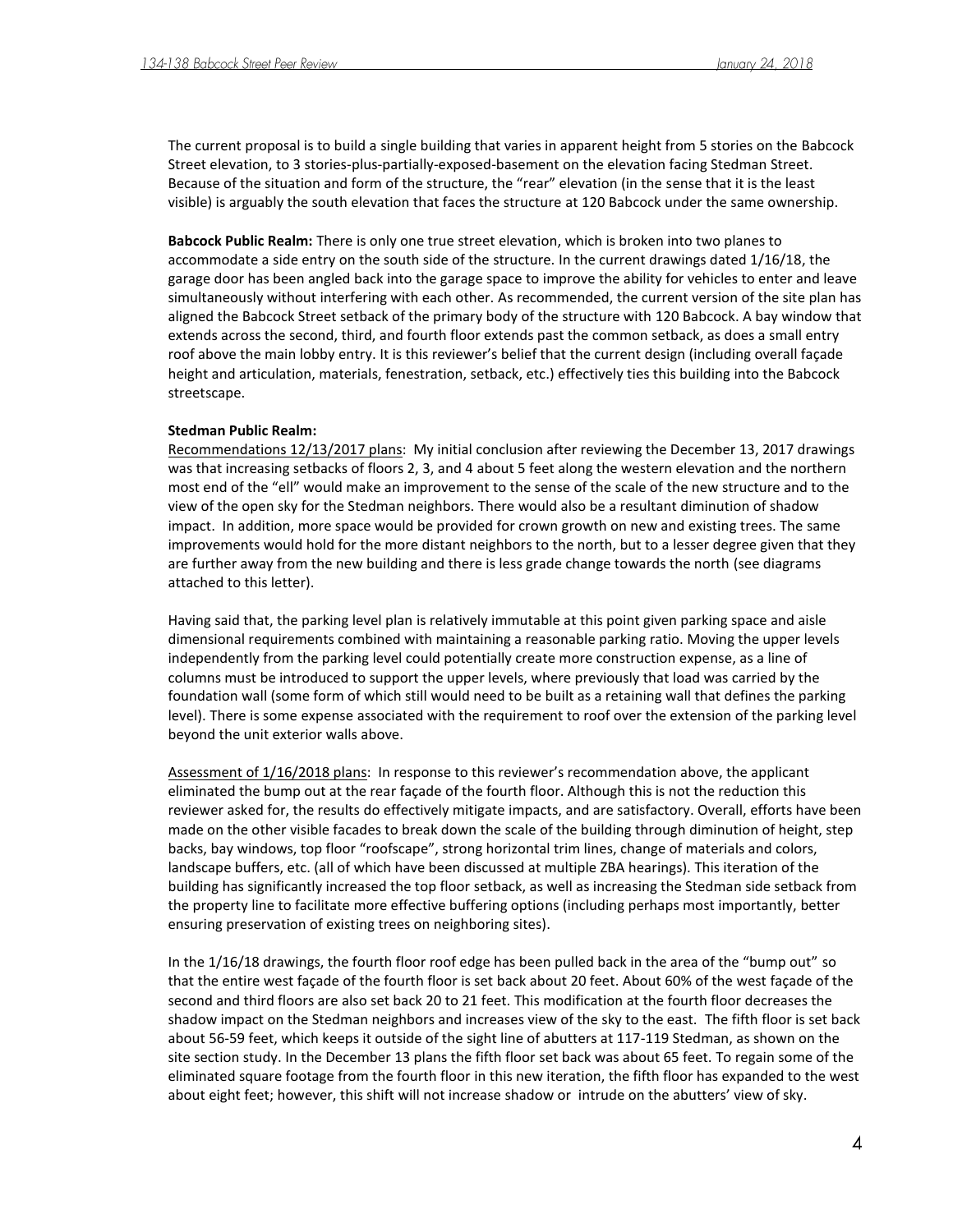All on-site parking is at street level, contained within the first floor of the building. Because of grades rising towards the west, the parking level is approximately two-thirds underground at the façade facing Stedman, which contributes to the overall three-story (not five-story) volume visible from Stedman.

**Manchester Public Realm:** The setback to the north ranges from 20 feet at the Babcock end and narrows to about five feet at the pinch point where the slope onto abutting yard at the north is lower than that than of the project site (but not as sharp of a decline as at Stedman side). In addition, there is about 75 feet between the rear facade at 12 Manchester and the north façade of the three-story "ell". That distance in combination the relatively more gradual decline means the abutters closest to the "ell" at the north perceive a three-story volume.

**Shadows, Solar Access, Protection of Trees:** Since October 31, I have been able to review accurate surveys of the grades and site sections that indicate distances between buildings and elevations beyond the project site to better understand the perceived scale of the proposed structure and solar impact to the neighbors to the north and west. Generally, the orientation of the building will provide good access to morning and afternoon direct sunlight for its residents. Access to southern light is limited by the neighboring structure. The largest percentage of units are primarily north facing.

Shadow studies of all iterations of design have been included in the design packages (with the exception of the 1/16/18 package) and reviewed by this peer reviewer. The most heavily impacted building is the single family home directly to the north and not unexpectedly, on the Stedman properties to the west. To a lesser degree, shadows impact at least one neighbor on Manchester Road. It should be noted that on most dates and times, shadows fall on exterior spaces, not directly on neighboring structures. The shadows from the current iteration of the building on the Stedman neighbors is cast from the lowest part of the building closest to the property line. That is to say, the significant step-back of the top floor essentially eliminates shadow impact to the Stedman neighbors from that level This is not the case with neighbors to the north, where shadow impact for most times of the day is generated from the fifth floor of the proposed structure.

As noted above, the current version of the plans does pull back the fourth floor level in the area of the "bump out" to between 20 and 21 feet, which aligns with about 60% of the footprint below. While not the scale of change initially recommended to the developer, now that we have been able to review the reports of test pits to review the root structures of existing trees, combined with revised geo-technical recommendations for excavation method and the tree protection plan/review of proposed landscape plan, this reviewer has a higher degree of confidence that an effective planted buffer can be maintained along the west elevation of the building. This point, along with the proposed revised set back on the fourth level, provides the degree of mitigation of the massing that this reviewer has been pushing for. And as far as the perception of scale from the neighbors, it is important to note that in the current design, the elevations that are closest to the Stedman and Manchester neighbors, are essentially of the same scale as a three story building with an elevated basement level.

There would be new afternoon shadows cast on Babcock Street throughout the year, the length of which depends upon the precise time of day and season. This is a concern that has been expressed by some residents of the neighborhood. In the opinion of this reviewer, there are compensating positive attributes associated with the creation of an end wall to the landscaped park across the street, a more coherent pedestrian experience, and a likely lessening of the number and frequency of cars crossing the sidewalk along Babcock to access the new use compared with existing conditions on the site.

**Parking:** The parking ratio has been increased through the use of a parking stacker system (as well as cutting back on the number of units).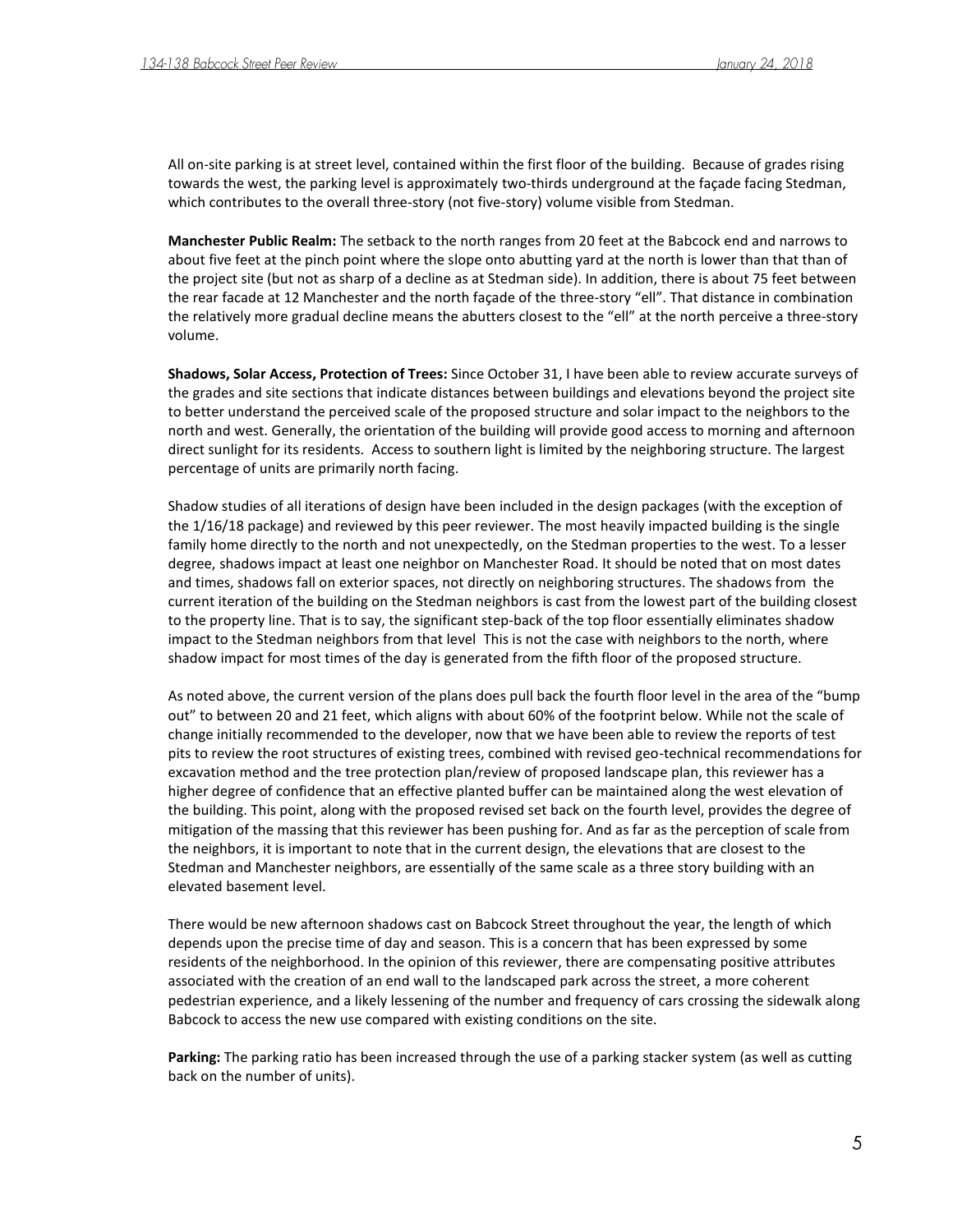**Open Space:** There is very little, if any, usable open space on the site (all open space is proposed to be planted to buffer the project from its neighbors). Interior amenities appear to be limited to the residential entry lobby/mail area, elevator lobby, and some undesignated storage space. No bicycle storage is indicated on plans.

#### *b. Function, use and adequacy of open space and landscaped areas.*

As noted above, open space is very limited, and serves solely for landscape materials.

#### *c. Use and treatment of natural resources.*

Other than the loss of a large number of significant trees that could be impacted by the proposed development, this reviewer is not aware of any natural resources that are threatened.

#### *d. Building design, massing and scale in relationship to the surrounding context and topography.*

This is discussed in 5a above. Since the original proposal, the developer has recognized the importance of working with the appearance of all facades of the structure, and has employed various strategies to mitigate the impact of the scale of the building (which is much greater than all structures immediately to the north and west), as well as to tie the building's language into something that is more typical for medium sized roadway residential development in Brookline. Traditional tri-partite elevations, combined with deployment of traditional materials that are compatible with the structures (or street) they are facing, are the most important distinguishing elements of the façade designs.

# *e. Side and rear elevations visible from the public street, public areas and from the vantage point of nearby residential neighborhoods.*

As noted above, façade designs, which vary from elevation to elevation, are intended to relate to the types of structures (or street) that they face.

# *f. Pedestrian and vehicular circulation*

Vehicular entry to the building in all iterations except the original design is off of Babcock Street, but into a garage door that is oriented perpendicular to the street. The issue that was identified with turning radii in and out of the garage has reportedly been addressed by angling the garage door into the garage space. This reviewer made a recommendation to the developer to consider a loading area on the south side of the building (see diagram attached to this letter). Residents enter the building through a lobby facing Babcock Street, or through a stair or elevator from the parking level.

# *g. Integration of buildings and site, including but not limited to preservation of existing tree cover*

The building takes up a very large percentage of available site area, and as such, its development necessitates removal of all existing tree cover. Preservation of trees that are growing on neighboring sites has been an ongoing concern, and attempts to address that is evident in the current plan that increases the building setback on the Stedman Street side (as well as the new foundation excavation concepts and tree protection plans).

#### *h. Exterior materials*

Indicated on elevations. Appear to be compatible with existing materials on nearby structures.

# *i. Energy efficiency*

No information available for review. Brookline has adopted the energy Stretch Code, which will ensure a relatively higher level of efficiency, at least from an operating perspective.

#### *j. Exterior lighting*

No information available for review.

#### *k. Proposed landscape elements, planting materials, and planting design*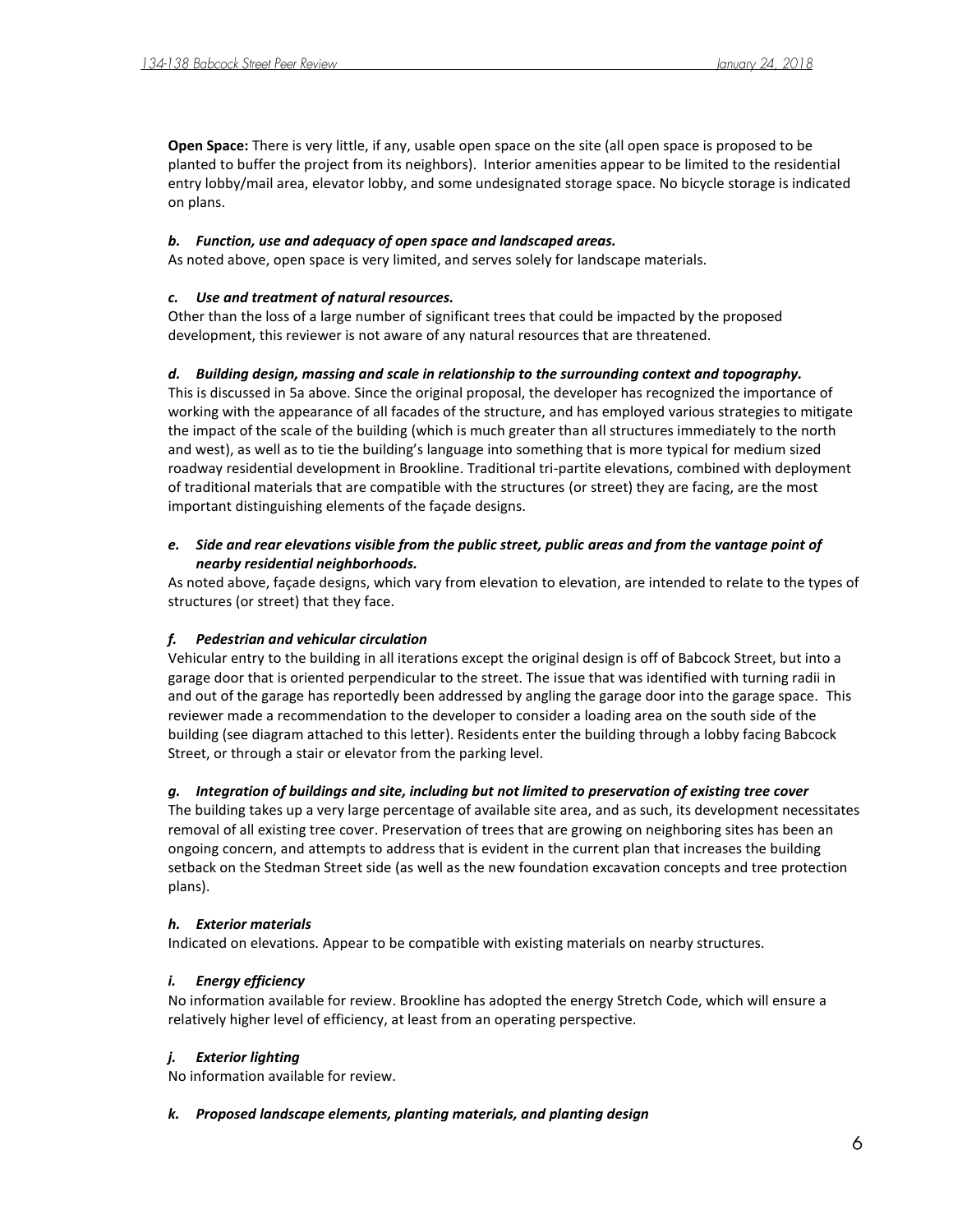Current landscape plans that were provided with revised scheme have been reviewed by the Town's Tree Warden and Landscape Architect. While their concerns were mitigated with their review of the revised landscape plans, there may be remaining concern relative to potentially inadequate sunlight to sustain the proposed landscaping materials.

### *l. Feasibility of incorporating environmental and energy performance standards in the design, construction and operation of the buildings, such as standards required for LEED certification*

No information available at this time, however, there is nothing in the proposed design that would preclude certification under several third party certification systems.

# *m. Any other design-related considerations identified by the consultant in the course of its review*

- Unit plans in submission are "conceptual", and only block out square footages necessary for different unit types. It seems likely that the units are able to conform with accessibility codes. Applicant should provide unit layouts, including proposed locations for Group 2 units.
- This reviewer has not seen peer review comments on proposed method for dealing with trash disposal (although space is designated on the entry level for a compactor and bins). It is understood that Public Health department will review adequacy of trash room dimensions.
- Rooftop elevator extension, penthouses (or access hatches), mechanical equipment screening, etc. are minimally depicted in the submitted drawings. These may be visible, most likely from the park across the Babcock Street.
- A Construction Management Plan should be submitted for review.
- Consideration should be given to providing a pit for the transformer, as opposed to the ground-mounted type shown in the drawings.
- Space should be allotted for bike storage (zoning is 1:5 ratio, bike spaces to units). Brookline requirements are significantly less stringent that surrounding communities that have strong advocacy for cyclists. The proponent should consider providing a parking ratio more in line with those cities.

# *n. Techniques to mitigate visual impact*

- Assurances that existing significant trees on abutting properties can be preserved are critical to an effective buffering plan.
- Can the floor to floor height be diminished?

While the developer has made very good progress in addressing concerns expressed by this peer reviewer, planning staff comments, technical reports, etc., I'd like to highlight some remaining issues and opportunities of highest importance to this reviewer:

- Provision of details of several specific elevation components (garage doors, louvers, all material callouts on elevations, etc.).
- Consideration should be given to providing a parking/loading pad located as a continuation of the entry drive off of Babcock (see attached sketch). If the maneuvering area is increased across the southern property line, it would be possible to address concerns about inadequate turning radius into the garage. Increasing the width of the drive would encroach on 120 Babcock, and could require an easement (see Diagram C).
- Proponent should provide perspective or sectional studies that determine what, if any, screening of mechanical equipment is necessary.
- Provide a fence on north elevation.
- Adjust fence on south elevation.
- Consider combining some of smallest units together to provide more family apartments. This would improve the parking ratio, but more importantly, provide more family units that would give more children access to Brookline's public school system.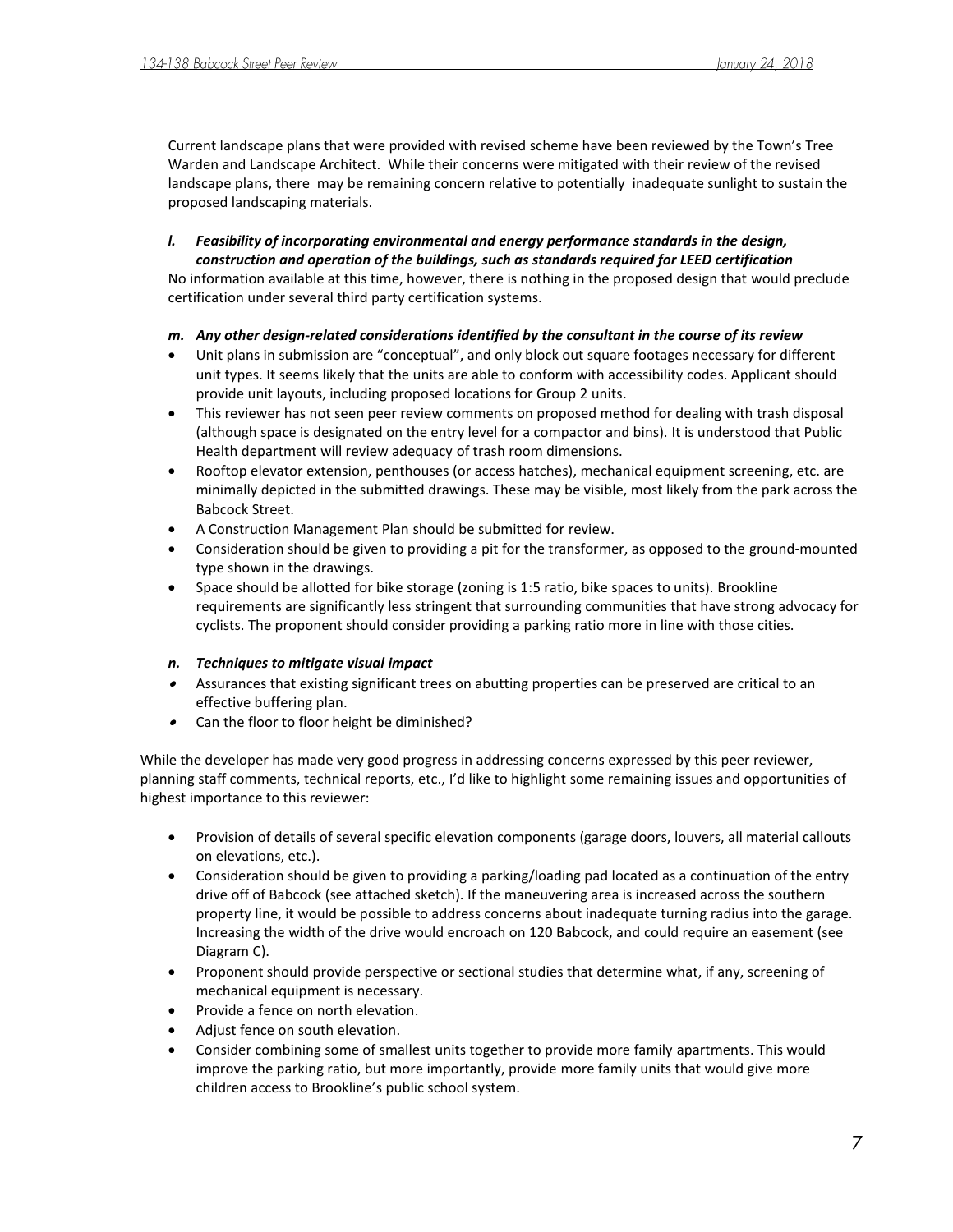I hope you will contact me to discuss this memo in detail, or to talk about issues that I have failed to cover.

Sincerely,

Clifford Boehmer, AIA

Attachments: Diagrams A,B, and C

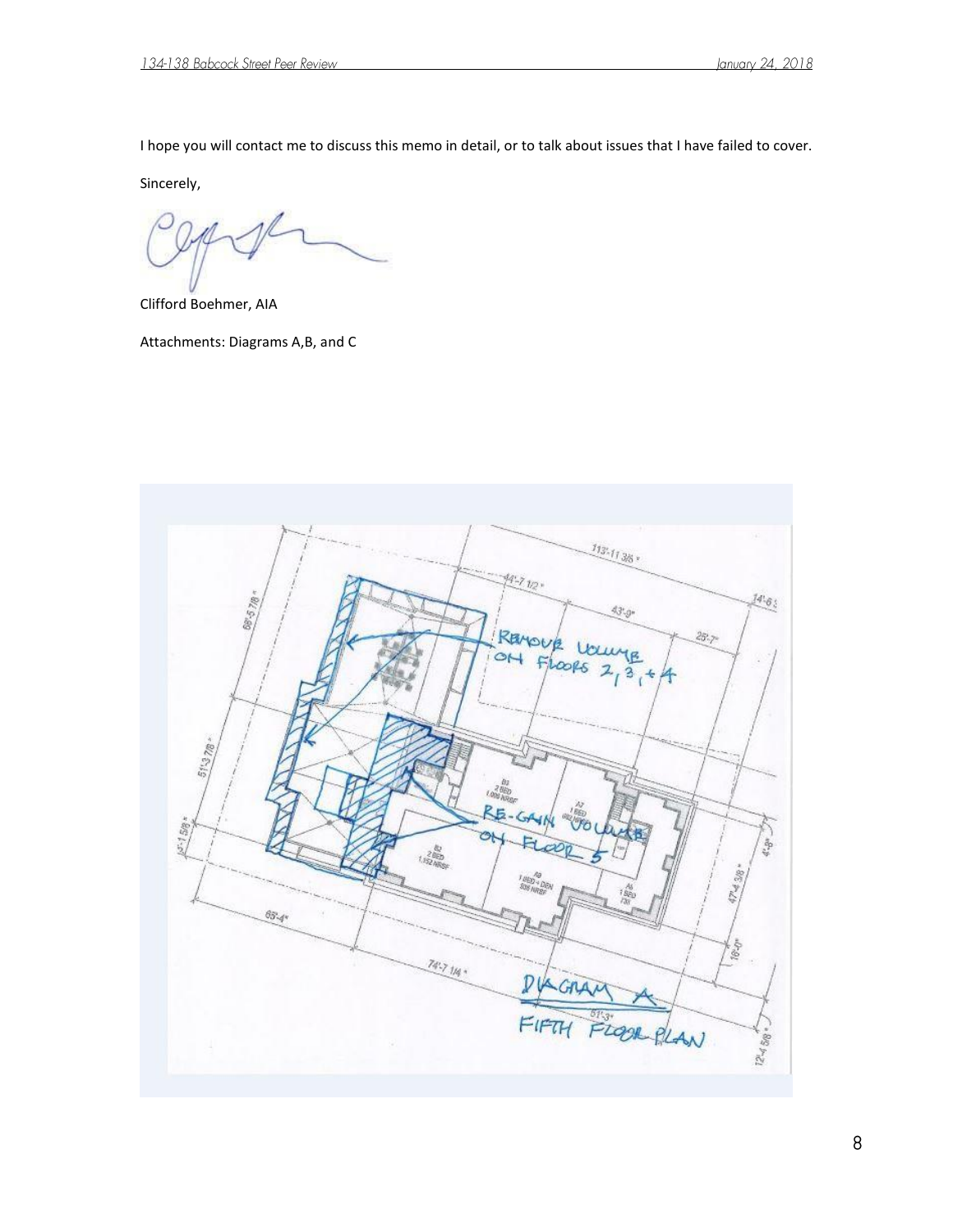